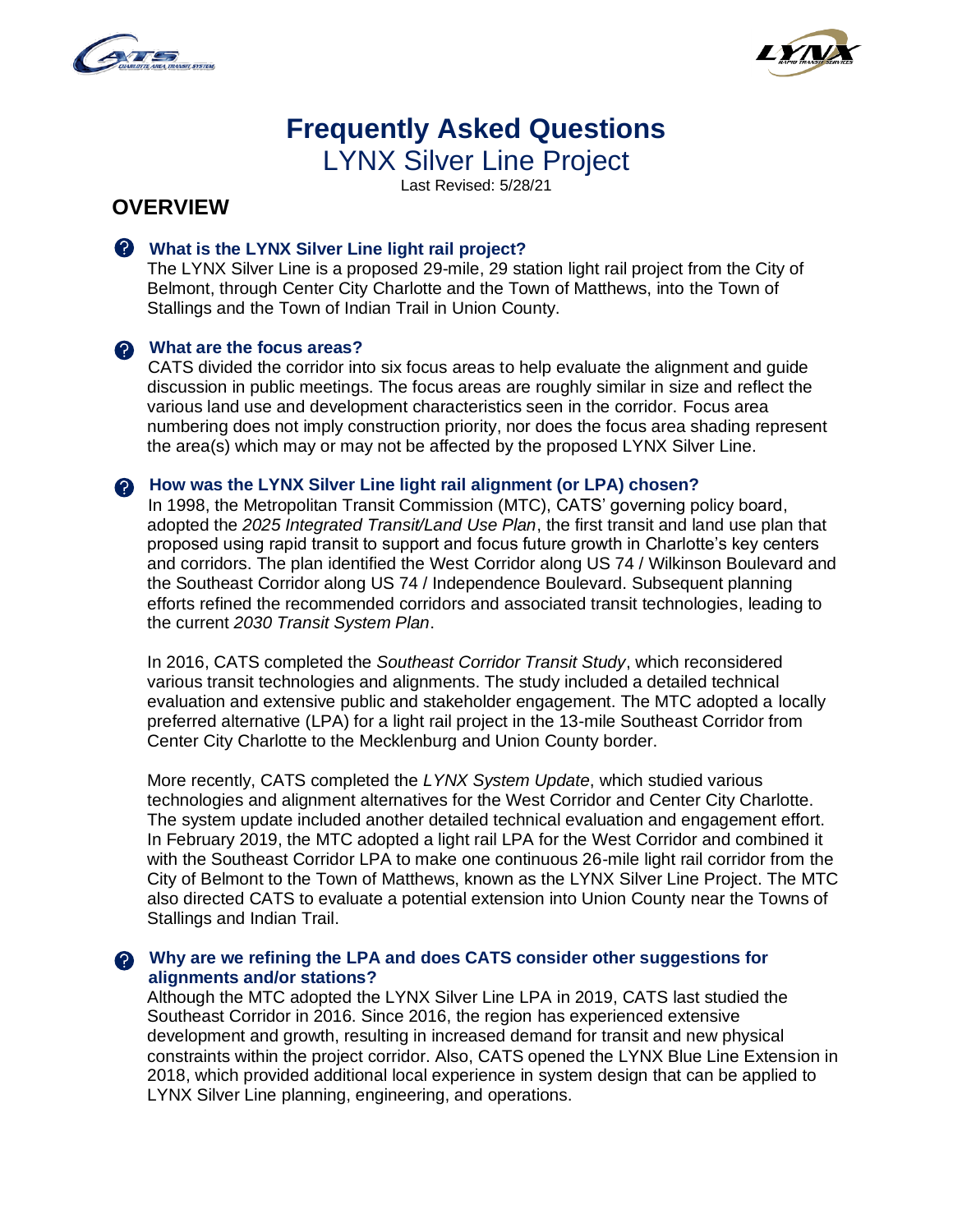



Through the refinement effort and public comment periods, CATS has identified and screened over a hundred alignment refinement options, comparing each to the previously adopted LPA.

CATS is documenting the LPA refinement process and evaluation criteria in a separate report, which will be available for public review.

**Why are we moving forward with the proposed LYNX Silver Line light rail project?** 

The Charlotte region continues to see huge population and employment growth; with it comes a congested roadway network with slower travel times. Planning for and investing in high-capacity transit service infrastructure like the LYNX Silver Line is a way to help address equity concerns around limited transportation options for transit-dependent populations, inadequate connectivity and access between and to transit, and affordable housing, employment, and community services concerns.

Advancing the LYNX Silver Line project will also allow the project to stay on track to ultimately enter the federal process and compete for future federal funding

### **Life after the pandemic will be different. Why do we need light rail if people will not be commuting to work every day?**

While we don't know what the future will hold, growth is happening and will continue in the Charlotte region, so we need to plan for it now. To maintain our competitiveness as a vibrant Southeastern city that is both a great place to live and work, it is important that Charlotte invests now in the infrastructure needed to support the future we want to see. Investing in roads alone won't solve the region's growing congestion problem. Light rail offers a congestion-free commute with consistent travel times, even as the surrounding roadways become more congested. Light rail also attracts a diverse customer base, offers a safe and affordable alternative to driving and parking, benefits to local air quality, connectivity between housing, employment and community services, and an opportunity to promote and organize growth consistent with local plans.

#### **How do I get information and/or stay informed about the LYNX Silver Line?**

- Information about the LYNX Silver Line can be found on CATS' website at [RideTransit.com/LYNXSilverLine](https://charlottenc.gov/cats/transit-planning/Pages/silver-line.aspx)
- by viewing recordings of the live virtual public meetings on CATS' [YouTube page,](https://www.youtube.com/c/CharlotteAreaTransitSystem/featured),
- by calling CATS Customer Service at 704-336-7433 (RIDE), or
- by requesting a virtual meeting for your neighborhood or community group at 704-366- 7433 (RIDE) or emailing [LYNXSilverLine@publicinput.com.](mailto:LYNXSilverLine@publicinput.com)
- Sign up for electronic notifications by clicking the "Notify Me" button on the CATS website.

# **ALIGNMENT NEAR AIRPORT**

#### **Will there be a light rail station at the airport terminal?**

CATS anticipates having a LYNX Silver Line light rail station at the airport in conjunction with the airport's plans to construct a multimodal center that will function like an extension of the main terminal. Per the airport's plans, passengers would use a people-mover transit system between the light rail station and the main terminal. In addition to consistency with the airport's plans for a multimodal center, keeping the LYNX Silver Line along Wilkinson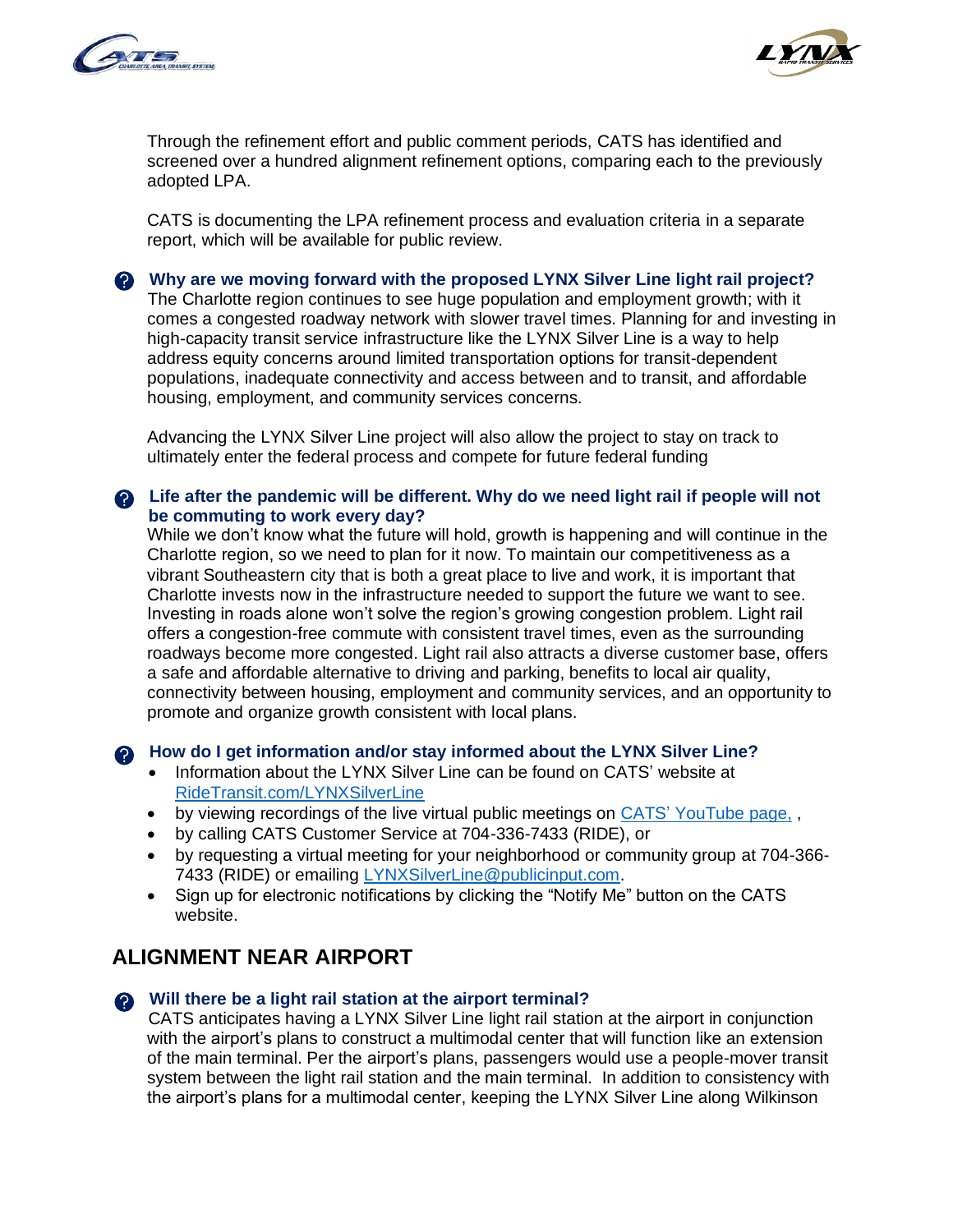



Boulevard also enables a more direct route to points west of the airport. Detouring the LYNX Silver Line away from the Wilkinson Boulevard corridor would increase the transit trip time between western Mecklenburg County and Gaston County and the rest of the LYNX Silver Line corridor.

# **ALIGNMENT THROUGH CENTER CITY**

#### **Why doesn't CATS build the LYNX Silver Line through the middle of Center City Charlotte?**

The adopted refined LPA is consistent with the City's goals and allows for the expansion of travel markets to support growth in Center City. With an alignment between the freight rail and Graham Street corridors and adjacent to 11<sup>th</sup> Street, CATS is expanding its service area in Center City, as the LYNX Blue Line and CityLYNX Gold Line already serve the College Street / Brevard Street and Trade Street corridors, respectively. Additionally, the LPA allows for a stop at the future Charlotte Gateway Station to make several multi-modal transit connections and allows for a transfer to the LYNX Blue Line at 11<sup>th</sup> Street. This alignment has been approved twice by the MTC as the LPA.

**Why doesn't CATS build a transfer station between the LYNX Silver and Blue Lines?** CATS intends to provide a well-connected pedestrian experience between the LYNX Silver Line station platform near 11<sup>th</sup> Street and the LYNX Blue Line station near  $9<sup>th</sup>/10<sup>th</sup>$  Streets. Specific urban design concepts will be developed with a goal of creating a smooth pedestrian connection.

# **ALIGNMENT IN INDEPENDENCE**

#### **Why doesn't CATS build a transfer station between the LYNX Silver and CityLYNX Gold Lines?**

The adopted LPA which came out of the *Southeast Corridor Transit Study* (2016) follows the north side of Independence Boulevard with a station at Pecan Avenue. The Hawthorne Lane bridge cannot be extended any further based on an agreement reached with the adjacent historic neighborhood as part of a previous Independence Boulevard project. Based on that established bridge length, there is not enough space under the Hawthorne Lane bridge for both the LYNX Silver Line rail tracks and a station platform. Additionally, a station requires pedestrian access from the street level, which would require even more space. There is enough space for a station near Pecan Avenue, and CATS will explore other opportunities for pedestrian connections, such as the Rail Trail, between the LYNX Silver Line and CityLYNX Gold Line stations.

#### **Why doesn't CATS build in the median of Independence Boulevard?**

In 2011, the Urban Land Institute (ULI) conducted a study that concluded light rail in the center of Independence Boulevard would not support transit-oriented development. The ULI study recommended to remove the option for rail transit in the median of Independence Boulevard and instead operate enhanced bus routes in the express lanes, while continuing to plan for rail transit elsewhere in the corridor. Following the ULI study, the MTC decided to no longer pursue rail in the median of Independence Boulevard and instructed CATS to study other options for light rail in the southeast corridor.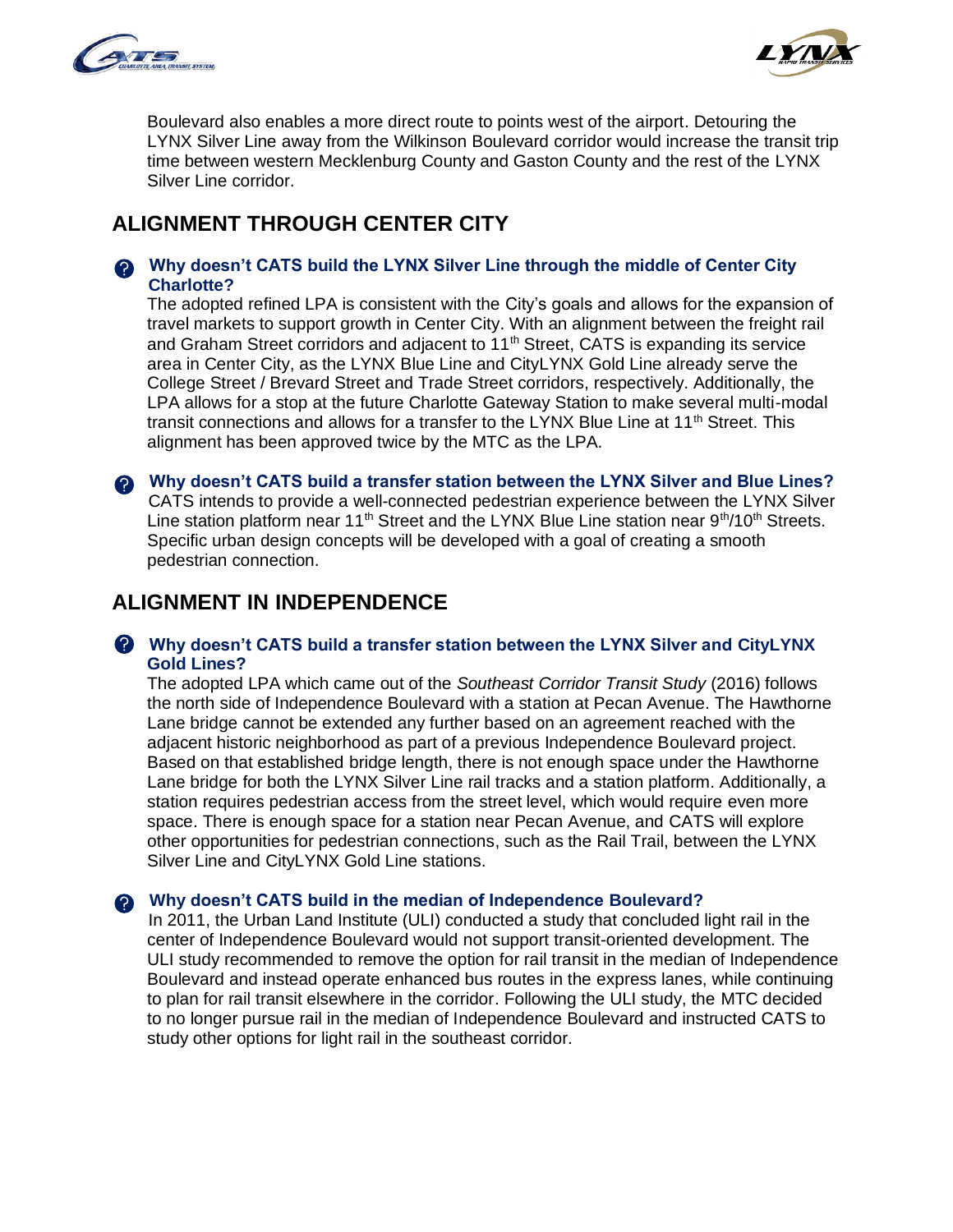



# **POTENTIAL IMPACTS**

#### **A** How do you plan to keep people safe on or near the LYNX Silver Line?

Safety is a top priority at CATS, and we take the well-being of every patron, employee and of our entire system seriously. At CATS, we begin thinking comprehensively about how to build a transit system that is safe and secure long before a single track is laid, or station is built. Safety and security professionals play a major role in the design and development of our transit projects, participating in the process from the early stages of planning and design, through construction and operations. Currently along our system, CATS has numerous safety measures currently in place, including thousands of cameras and blue light emergency phones that connect directly to law enforcement installed on LYNX platforms and in CATS park and ride facilities and transit centers. We have partnerships with various law enforcement agencies; uniformed and plain-clothes law enforcement officers patrol the entire system including parking decks. We have well-lit train stations and platforms and thousands of cameras systemwide on buses, trains, station platforms, and along the light rail alignments. We also encourage every rider to download the CATS' See/Say mobile app to anonymously report criminal or suspicious activity. The app is monitored by law enforcement at all times.

#### **Does CATS consider noise impacts as a result of the LYNX Silver Line?**

Noise analyses will be conducted during environmental review to identify potential projectrelated effects to sensitive land uses. The project-related effects are determined by comparing existing or current noise levels with anticipated noise levels after construction of the light rail project.

If noise impacts are anticipated, it may be feasible to mitigate those impacts through the implementation of noise control measures. The feasibility would be determined through technical analyses and as applicable, reported in a NEPA environmental document which would be available for public review and comment.

#### **Will I be displaced as a result of the LYNX Silver Line?**

We are not far enough along in the design to know what the project property impacts will be; however, we will continue to engage with the public throughout the process as the design is refined and more information becomes available regarding potential acquisitions.

#### **A** How will you prevent gentrification?

Economic development is generally considered a benefit of rapid transit infrastructure and it brings an undeniable return on investment. However, making sure that our communities are protected while development is encouraged, is a balance the City of Charlotte is working to address. CATS will work to minimize impacts to the natural and human environment through partnerships with other City departments and by conducting studies related to transit-oriented development (TOD) in parallel with the LYNX Silver Line light rail design efforts. As part of the future environmental review in the National Environmental Policy Act (NEPA) phase, the LYNX Silver Line light rail team will evaluate and document potential effects of the light rail project on minority and low-income populations (also known as Environmental Justice populations). Public engagement efforts, including efforts to reach underserved populations, are ongoing and CATS is continuously striving for an inclusive planning process so that decisions are made with an understanding of the desires of the City's many constituents.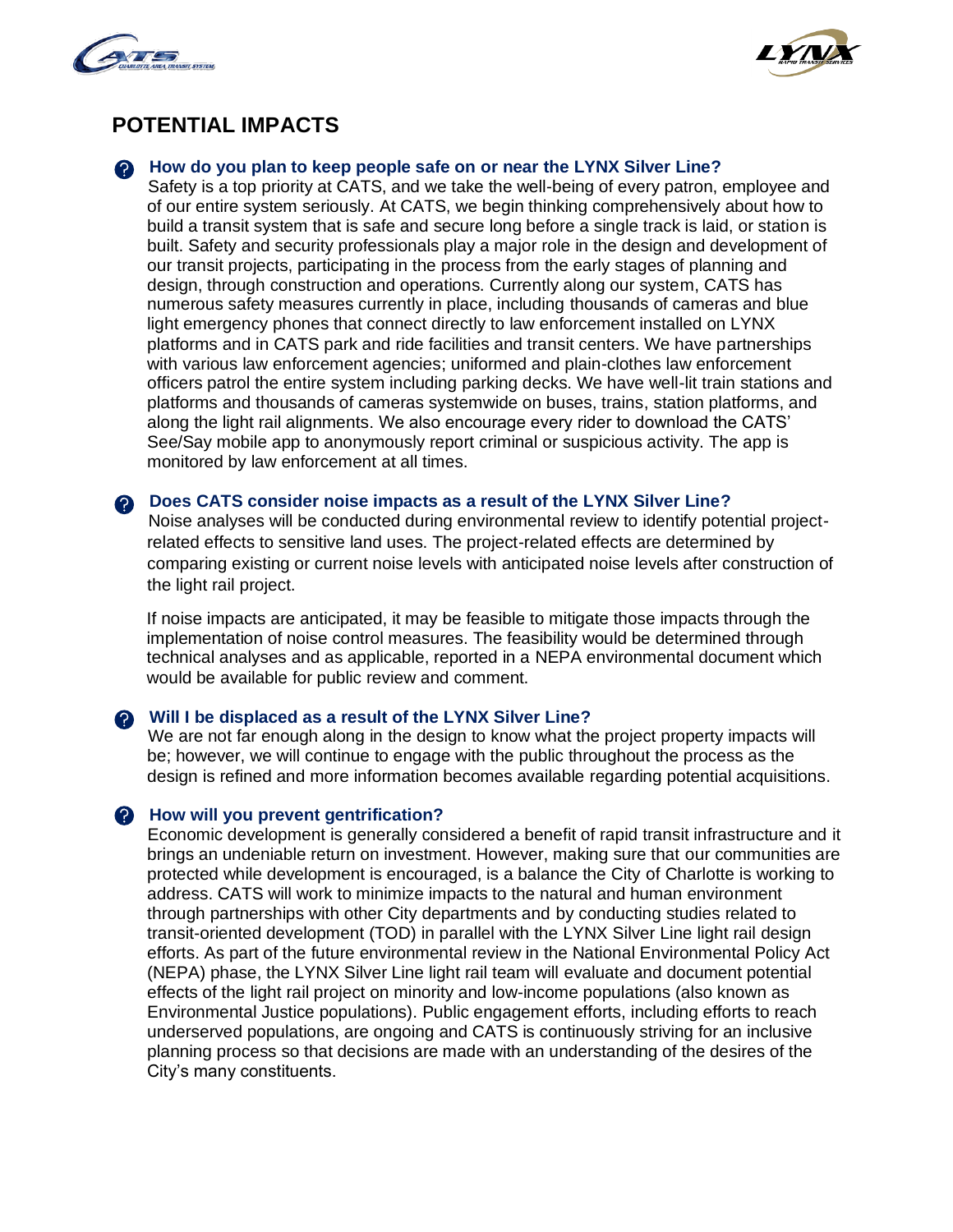



#### **A** How does the property acquisition process work?

CATS is still very early in the planning and design process. As design progresses and environmental review is conducted, CATS will begin to identify properties that may be needed to construct the light rail project. The environmental review, or National Environmental Policy Act (NEPA) process, is designed to avoid and minimize adverse effects to the environment, and CATS will continue to consider design modifications to avoid or minimize potential property impacts.

Once properties have been identified for acquisition following environmental review and advanced design and engineering, CATS will work with the [City's Real Estate Division](https://charlottenc.gov/GS/EngineeringServices/RealEstate/Pages/Acquisition.aspx) to acquire property as outlined in the [Uniform Relocation Assistance and Real Property](https://www.hudexchange.info/programs/relocation/overview/#overview-of-the-ura)  [Policies Act of 1970,](https://www.hudexchange.info/programs/relocation/overview/#overview-of-the-ura) as amended. The "Uniform Act" promotes uniformity and fairness in property acquisition and those who are impacted by acquisitions are entitled to advisory services, appraisals, fair market value for property acquired.

### **COST & FUNDING**

#### **A** How will the project be funded?

CATS will develop a cost estimate through the pre-Project Development and Project Development Phases. Once a more complete cost has been developed, funding sources will be determined. As with previous light rail projects, CATS anticipates using a combination of local, state and federal funds. As the project continues to advance through design and a more complete cost can be developed, CATS will continue to engage with the local community about their desires to invest in rapid transit projects and the future of the Charlotte region.

### **SCHEDULE & PROCESS**

#### **When will the LYNX Silver Line be constructed?**

CATS' goal is to construct the project as part of its 2030 plan; however, project and funding decisions to be made between now and that time will dictate the actual LYNX Silver Line program delivery schedule.

#### **What are the next steps after MTC adoption?**

After the MTC adopts the refined Locally Preferred Alternative (LPA), CATS will begin developing more detailed engineering plans and a more detailed environmental study under the National Environmental Policy Act (NEPA). Current designs are conceptual, with limited to no information about grade separations, cross sections, right-of-way, easements, train operations, travel time, and maintenance facilities, etc. This information will be developed as part of the more detailed engineering plans and environmental studies.

Additionally, following MTC adoption, the transit-oriented development (TOD) team will begin looking at the vison for land use around the LYNX Silver Line stations. CATS will prepare station plans, including more detail related to parking, platforms, site furnishings, shelters, artwork, pedestrian and bicycle amenities, ADA-compliance, etc.

### **A** How and when will station locations be chosen?

Conceptual station locations were identified in the LYNX System Update (2019) based on a review of land use trends, local plans, and considering the need to provide good access to the system while maintaining the goals of a reliable trip with competitive travel time.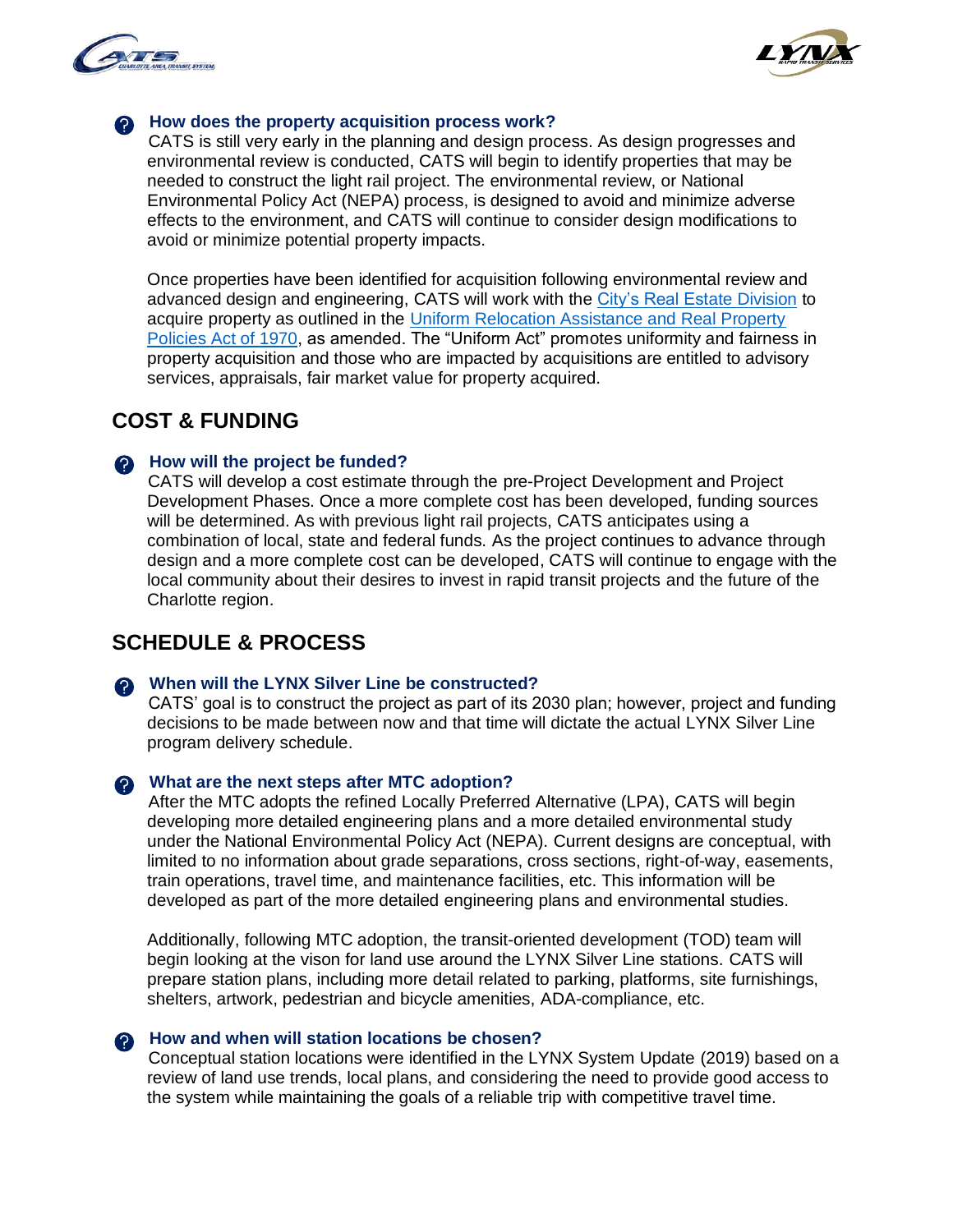



Spacing was envisioned to be approximately one mile between stations, and the stations were typically sited at current or future commercial hubs, residential clusters, transfer centers and major interchanges.

The team is currently in the process of refining the LYNX Silver Line, including the confirmation and/or identification of refined station locations. In coordination with a TOD study that will inform planning around stations, station locations and station types will be further detailed in future design phases.

### **What happens once the project enters the federal process?**

The Federal Transit Administration's process for Capital Investment Grant Projects is structured with three phases: Project Development, Engineering and Construction. Project Development must be done within 24 months and includes an environmental review of (at least) the Locally Preferred Alternative (LPA) and No Build Alternative documented in a Draft Environmental Impact Statement (EIS), which would be available for public review and comment. After review of public comments and mitigation measures, the FTA would issue a Final EIS and Record of Decision, and CATS would request entry into the Engineering Phase. Once project design is completed with enough detail to allow FTA to evaluate, rate and approve the designs, CATS can request a Full Funding Grant Agreement, and after signature of that agreement, construction can begin. For additional details about FTA's process visit<https://www.transit.dot.gov/CIG>

# **THIRD PARTY COORDINATION**

#### **Will freight railroad coordination be required?**

The LYNX Silver Line will cross the Norfolk Southern Railroad right of way (near Bank of America Stadium) and the CSX Railroad right of way near Pecan Avenue, Village Lake Drive, and again near Matthews Township Parkway in Matthews. These crossings will be grade separated, meaning that the LYNX Silver Line will either bridge over or go under the freight railroad tracks. CATS is working closely with Norfolk Southern and CSX during this process.

#### **Will coordination with the Charlotte Department of Transportation (CDOT) or the North Carolina Department of Transportation (NCDOT) be required?**

CATS has been working closely with both CDOT and NCDOT throughout the alignment refinement process and will continue to do so as the design progresses. A thorough traffic analysis will be completed as part of the environmental review. These agencies are coordinating on current and future projects, including separate projects to replace the bridge carrying automobile traffic on Wilkinson Boulevard over the Catawba River, potential reconfiguration of the I-277 ramps, and widening and reconfiguration of interchanges on Independence Boulevard, among others.

# **OTHER RELATED INITIATIVES**

#### **What is the rail trail project?**

In coordination with the LYNX Silver Line light rail project and TOD study, CATS is conducting a study to determine a vision for a pedestrian and bicycle path along the entire LYNX Silver Line light rail project. This would be like the rail trail along a portion of the LYNX Blue Line. Ideally, the rail trail would be adjacent to the light rail line; however, there may be locations where access is diverted to sidewalks, paths, or bicycle lanes on